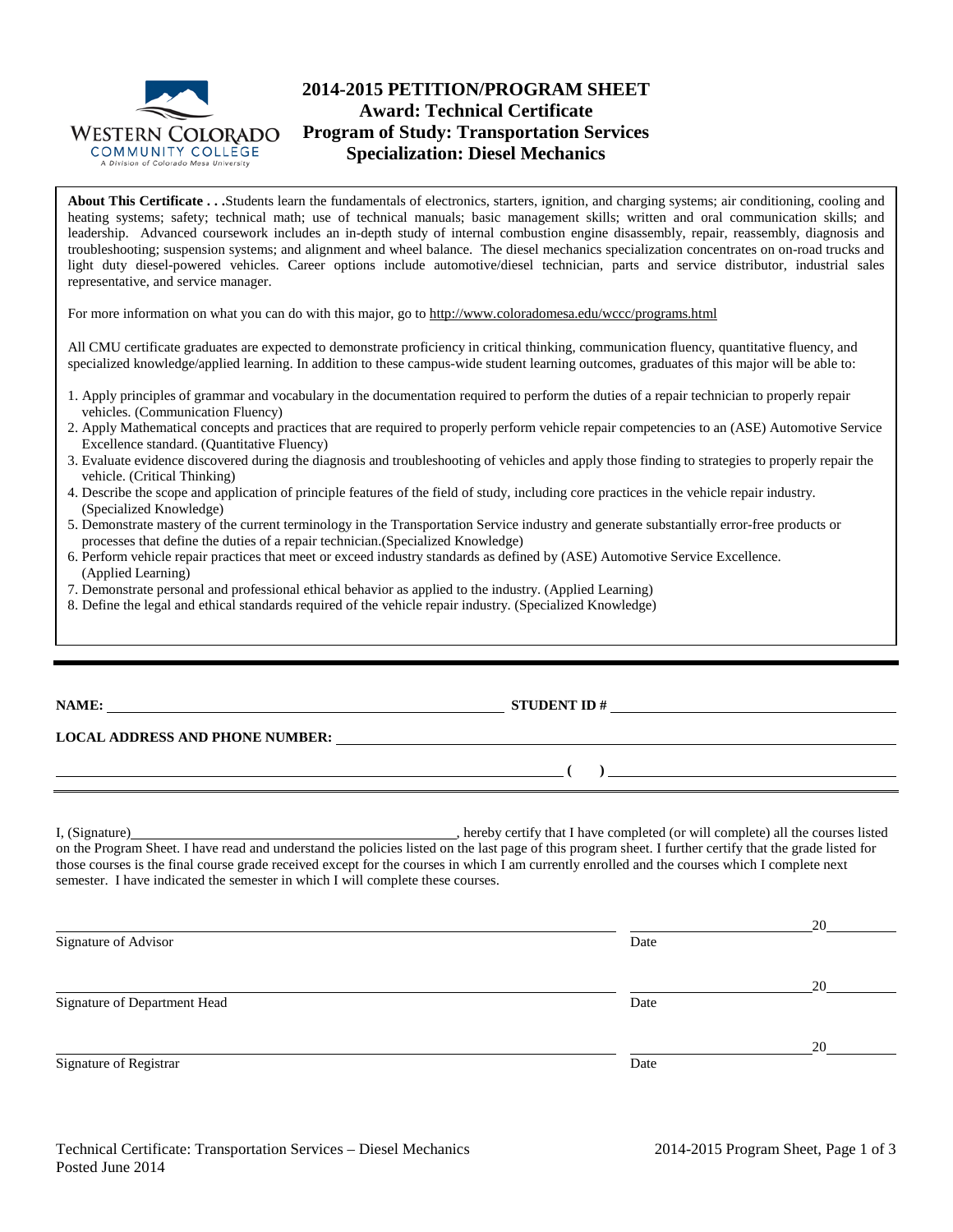### **Students should work closely with a faculty advisor when selecting and scheduling courses prior to registration.**

Degree Requirements:

- 2.00 cumulative GPA or higher in all CMU coursework
- "C" or better in each course which comprises the area of emphasis or specialization.
- Pre-collegiate courses (usually numbered below 100) cannot be used for graduation.
- A student must follow the CMU graduation requirements either from 1) the program sheet for the major in effect at the time the student officially declares a major; or 2) a program sheet for the major approved for a year subsequent to the year during which the student officially declares the major and is approved for the student by the department head. Because a program may have requirements specific to the degree, the student should check with the faculty advisor for additional criteria. It is the student's responsibility to be aware of, and follow, all requirements for the degree being pursued. Any exceptions or substitutions must be approved by the student's faculty advisor and Department Head.
- Additional Expenses Students entering the program may be required to purchase or have hand tools and appropriate clothing and safety gear with a total cost of approximately \$2,500.00 This does not include cost of required textbooks. These costs may vary with student need and brand or quality of tools or equipment purchased. All safety glasses must meet the minimum industry safety standard of Z-87 with side shields.
- Please see faculty advisor for approved electives.
- See the "Undergraduate Graduation Requirements" in the catalog for additional graduation information

| <b>Technical Certificate: Transportation Services – Diesel Mechanics</b>     |                                                                        | Course No       | Title                                                                   |  | Sem.hrs Grade Term/Trns |
|------------------------------------------------------------------------------|------------------------------------------------------------------------|-----------------|-------------------------------------------------------------------------|--|-------------------------|
|                                                                              | (36 Semester Hours) See the current catalog for a list of courses that |                 |                                                                         |  |                         |
| fulfill the requirements below. If a course is on the general education      |                                                                        | <b>TSTC</b> 190 | Climate Control Fundamentals 1                                          |  |                         |
| list of options and a requirement for your major, you must use it to fulfill |                                                                        | <b>MATH 107</b> | Career Mathematics                                                      |  |                         |
| the major requirement and make a different selection within the general      |                                                                        | <b>TSTG 120</b> | <b>Industry Safety Practices</b>                                        |  |                         |
| education requirement.                                                       |                                                                        | <b>TSTG 150</b> | <b>Fluid Power</b>                                                      |  |                         |
|                                                                              |                                                                        |                 |                                                                         |  |                         |
| Course No                                                                    | Sem.hrs Grade Term/Trns<br>Title                                       |                 |                                                                         |  |                         |
|                                                                              |                                                                        |                 | Restricted Electives, Choose 13 semester hours from list below. (Please |  |                         |
| <b>TSTC</b><br>100                                                           | Intro to Transportation Services 1                                     |                 | see advisor when selecting electives).                                  |  |                         |
| TSTC<br>101                                                                  | Vehicle Service & Inspection<br>-2                                     |                 |                                                                         |  |                         |
| TSTC<br>110                                                                  | <b>Engine Fundamentals</b>                                             |                 |                                                                         |  |                         |
| 130<br>TSTC                                                                  | <b>Electrical Fundamentals</b>                                         |                 |                                                                         |  |                         |
| TSTC<br>140                                                                  | Drive Train Fundamentals                                               |                 |                                                                         |  |                         |
| <b>TSTC</b><br>160                                                           | Electrical Control Fundamentals2                                       |                 |                                                                         |  |                         |
| 170<br><b>TSTC</b>                                                           | Chassis Fundamentals                                                   |                 |                                                                         |  |                         |
| 171<br><b>TSTC</b>                                                           | <b>Brake System Fundamentals</b>                                       |                 |                                                                         |  |                         |
| 180<br>TSTC                                                                  | <b>Fuel System Fundamentals</b>                                        |                 |                                                                         |  |                         |

#### **Choose** 13 **semester hours from:**

TSTA 245 Manual Drive Trains (4) TSTA 265 Engine Control Services (2) TSTA 267 Body and Chassis Controls (2) TSTA 287 Engine Performance and Emissions 2) TSTG 135 Electrical Component Repair (2) TSTA 289 Alternative Fueled Vehicles (2) TSTG 140 Job Shop (4) TSTD 177Air Systems Repair and Service (2) TSTG 170 Practical Application (4) WELD 151 Introduction to Welding (3)

TSTD 215 Diesel Engine Reconditioning (5) TSTG 175 Hydraulic Brake Service (2) TSTD 265 Diesel Engine Controls (3) TSTG 195 Climate Control Service (2) TSTD 275 Heavy Duty Suspension (2) TSTG 240 Advanced Job Shop (4) TSTD 285 Diesel Fuel Injection (2) TSTG 270 Advanced Practical Applications (4) TSTG 220 Industry Employment Practices (3)